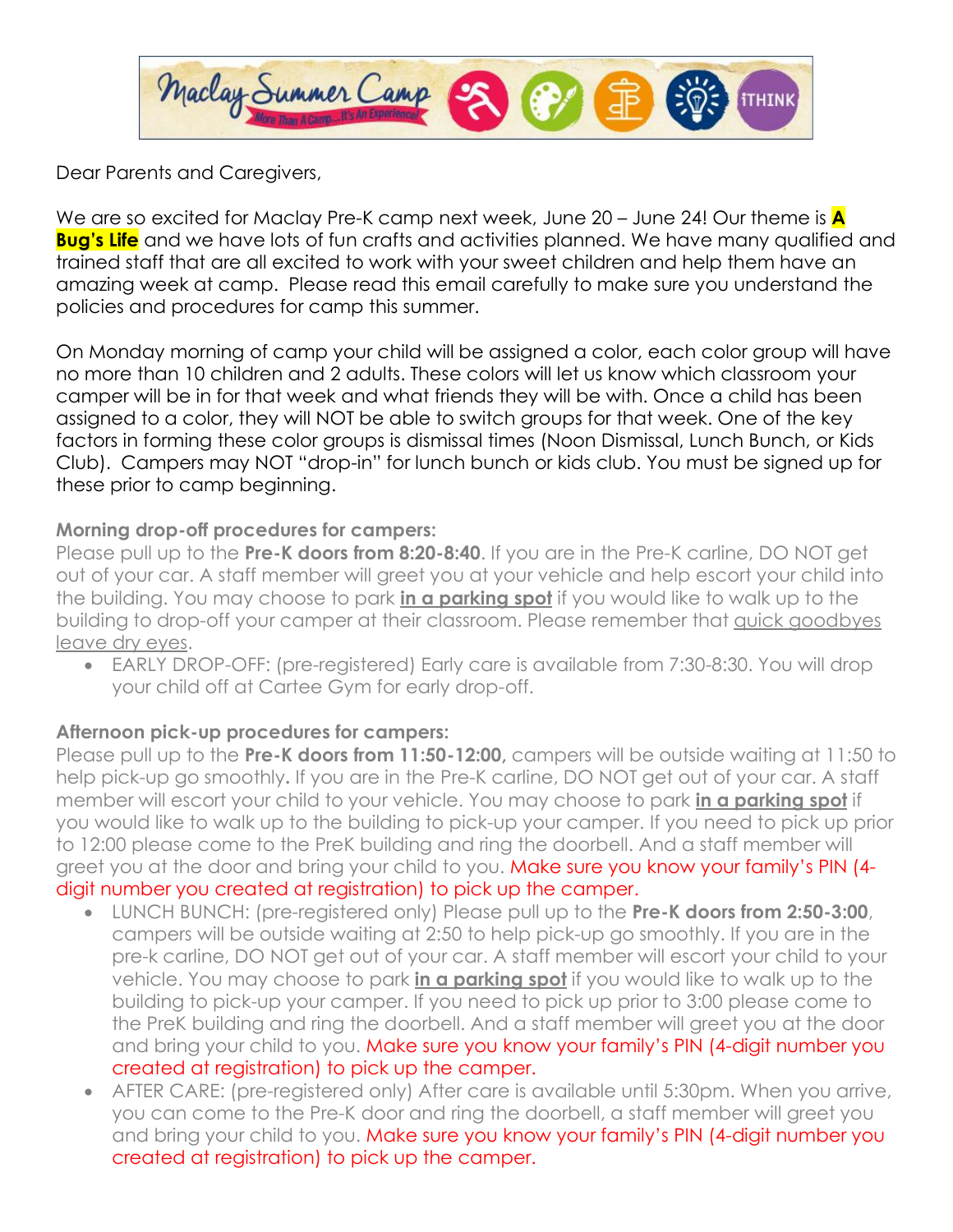**LUNCH from the Dining Hall** is available for \$35(Monday-Friday). If you would like to order lunch, please email *[ccsmith@maclay.org](mailto:ccsmith@maclay.org)* and she will add it to your registration. The menu for the week is:

Monday: chicken nuggets Tuesday: cheese pizza Wednesday: burgers and/or dogs Thursday: cheese pizza Friday: turkey subs

## **Camp safety:**

Maclay has a registered nurse on campus to help support the safety and wellness of our campers. All campers must sign a waiver, produce immunization records, and follow our safety protocols. Before arrival to camp each morning, please screen your child for presence of acute illness symptoms. Any camper with symptoms present will be asked to stay home until symptoms have resolved (without the use of medication) for at least 24 hours. As always, seek medical attention and testing when appropriate.

The following is a list of symptoms:

- Fever  $>= 100.0$  or chills
- Nausea or vomiting
- Diarrhea
- Cough
- Congestion or runny nose\*
- Shortness of breath or difficulty breathing\*
- Fatigue
- Muscle or body aches
- Headache\*
- New loss of taste or smell

*\* We understand some of these symptoms are present with chronic medical conditions (i.e., migraines, allergies, asthma, etc.) Please have medical conditions and diagnoses listed on camper's medical form prior to enrollment.* 

Thank you for practicing and modeling good hand hygiene and staying home when sick.

**Please communicate with the Health Center if you are keeping your child home for illness and/or injury related reasons so that we may discuss our return to camp guidelines related to specific diagnoses. For these discussions or any questions about our health and safety protocols please contact the Health Center at 850-893-5030 or [healthcenter@maclay.org](mailto:healthcenter@maclay.org)**

## **Your child will only be permitted to attend camp if all the proper documentation has been signed on the camp portal and your immunization record has been uploaded.**

# THINGS TO SEND:

• Labeled change of clothes (including socks) in a gallon zip-lock bag.